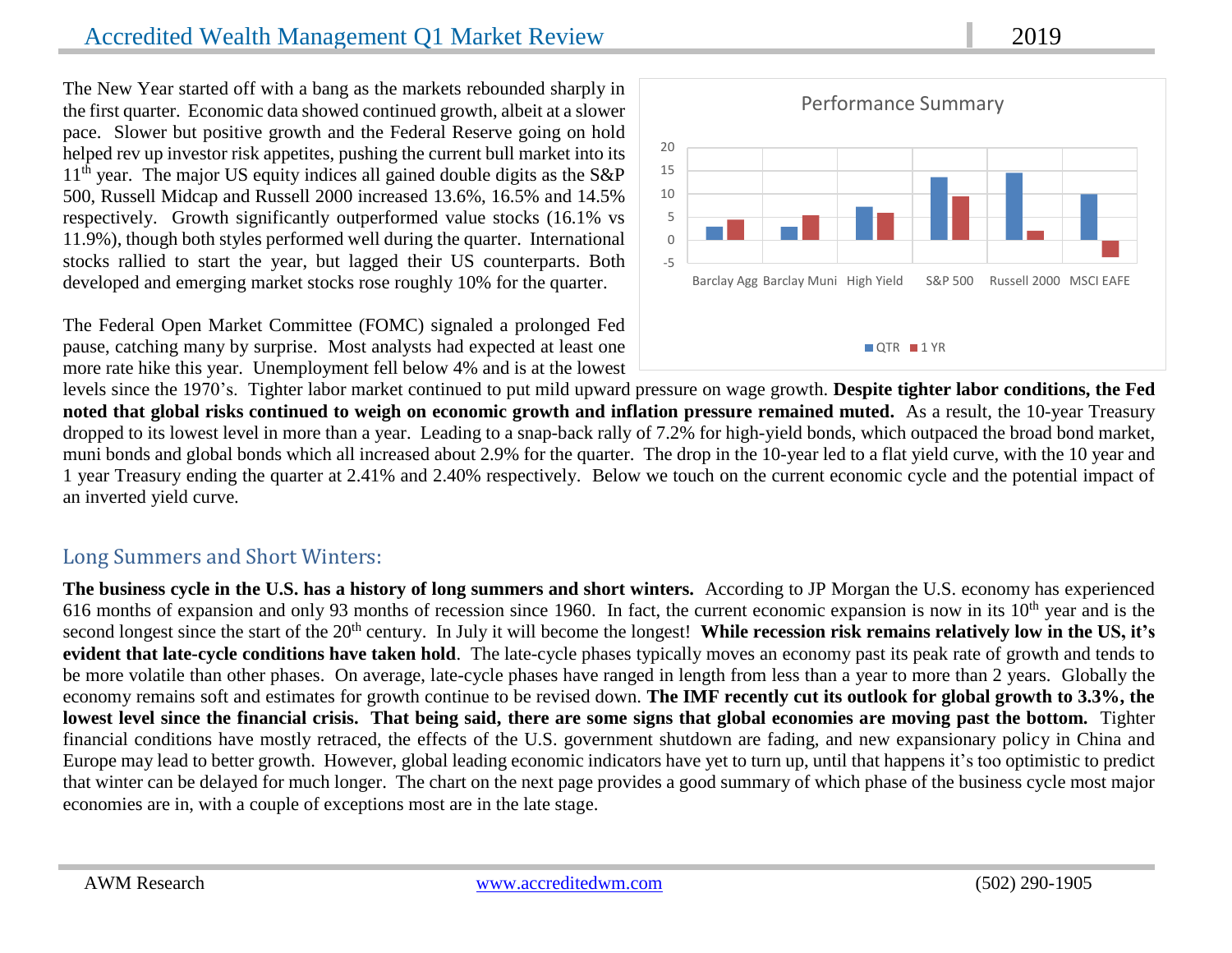

## Why the Yield Curve Matters:

The yield curve is simply a snapshot of yields for a series of bonds. A normal yield curve will slope upward from shorter maturities to longer ones. Which makes sense, since investors usually require extra return (interest) to hold their money for longer periods. Periodically the slope of the yield curve can change if the Federal Reserve raises short-term rates to curb inflation and slow economic growth, while long-term rates may fall if markets expect lower economic growth and inflation. Leading to an inverted yield curve where shorter rates are higher than longer rates.

### **Here's why an inverted yield curve may matter:**

- It can make bank lending less profitable since banks tend to borrow at short-term rates and issue loans at longer-term rates. Less lending or tighter financial conditions can lead to slower economic growth as it becomes more difficult for consumers and businesses to borrow for growth.
- An inverted yield curve has a strong history of predicting bear markets and is a warning sign to stock investors. Although it doesn't mean a bear market is imminent as the lead time can vary significantly, sometimes as long as 20 months.
- **Every recession has had an inverted yield curve, but not every yield curve inversion has been associated with a recession (1966 and 1968).** With global economic growth slowing, investors are concerned that an inversion may be signaling an upcoming recession.

It's important to note that the yield curve is not a perfect indicator, and its predictive ability for the economy and stock market is often mixed. We'd also highlight that not all parts of the yield have inverted, the 10 yr. vs. 2 yr. remains positive by a small margin. In fact, according to Ned Davis Research, this portion of the yield remains in a sweet spot where the S&P 500 index has risen at a rate of 10.6% per year since 1976. **In summary, we think the messages from the yield curve should be heeded but it's not necessarily time for stock investors to panic. Here's what we recommend investors do:** use the strong first quarter rally as an opportunity to review your portfolio risk and goals; trim some of your big winners and re-balance your portfolio into better values; emphasis inflation resistant assets; favor large-cap stocks over small-cap; and emphasize dividend payers over non-payers.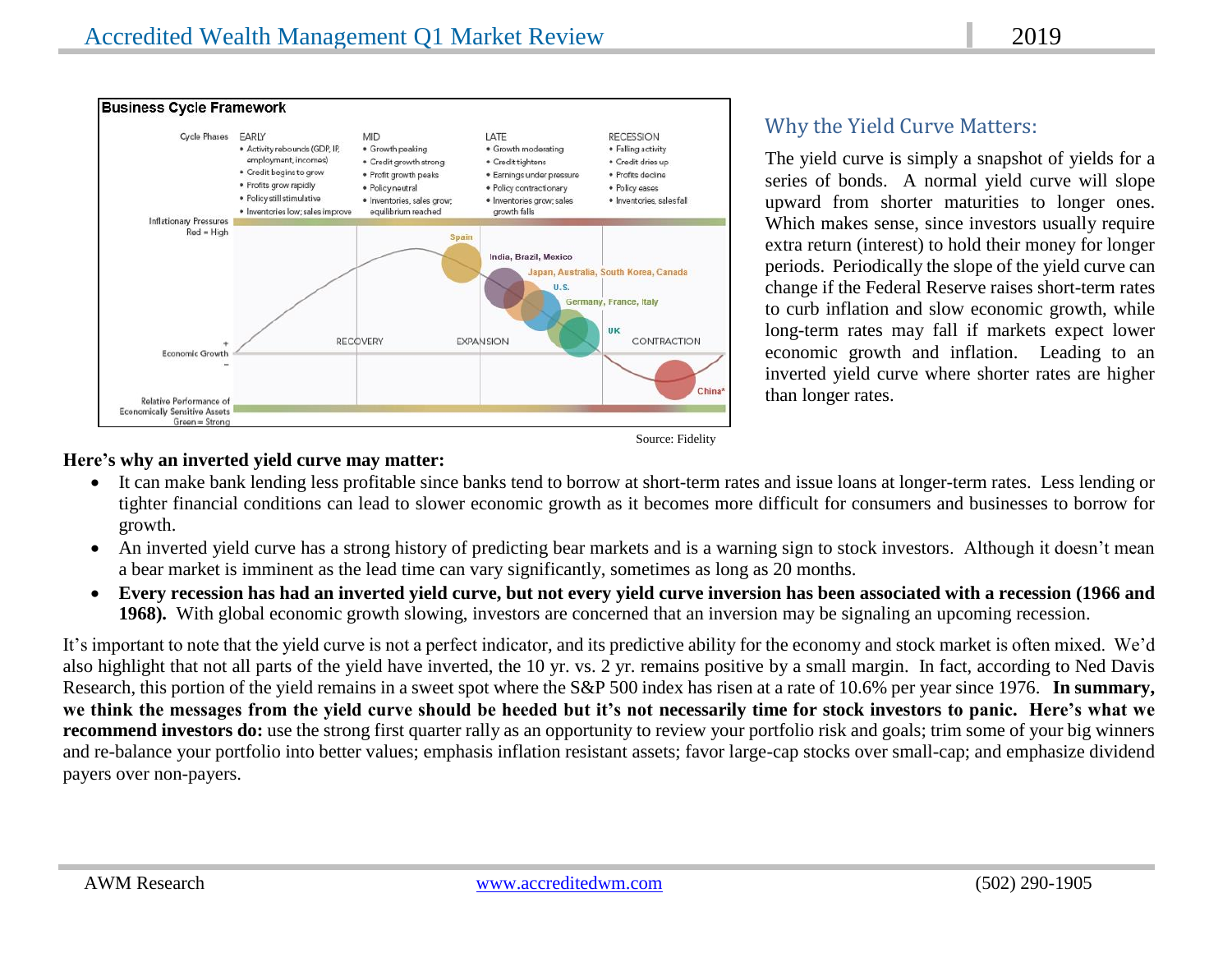| <b>Asset Class</b>               |                   | * $\leftrightarrow$ Neutral weight $\downarrow$ Underweight<br>↑ Overweight                                                                                                                                                                                                                                                                                                            |  |  |
|----------------------------------|-------------------|----------------------------------------------------------------------------------------------------------------------------------------------------------------------------------------------------------------------------------------------------------------------------------------------------------------------------------------------------------------------------------------|--|--|
| <b>Equities</b>                  | View*             | <b>Comments</b>                                                                                                                                                                                                                                                                                                                                                                        |  |  |
| U.S. Large Cap                   | ↓                 | YTD markets have regained most of their losses from the fourth quarter of 2018. Given that we are late in business cycle and<br>valuations are rich we would be underweight US stocks. Within the category we would emphasize Quality-at a-Reasonable-Price<br>(QARP) and dividend paying stocks over non-paying stocks.                                                               |  |  |
| U.S. Small/Mid Cap               | $\downarrow$      | We remain underweight small/mid-cap stocks due to relatively high valuations and concerns about high debt levels. Small/Mid-<br>caps tend to perform best early to mid in the business cycle, and we view the current cycle is in the later stages. With a flat to<br>inverted yield curve we expect borrowing to be difficult for small firms, which may pressure growth and profits. |  |  |
| International<br>Developed       | $\leftrightarrow$ | We are neutral on foreign stocks near-term. However, investors with a longer time horizon should be overweight based on<br>reasonable valuations, a potential upswing in corporate earnings and looser monetary policy. On a five year time horizon we expect<br>foreign developed markets to outperform US markets.                                                                   |  |  |
| <b>Emerging Markets</b>          | $\leftrightarrow$ | Our opinion on emerging markets is similar to foreign developed, longer-term we are looking for buying opportunities to increase<br>our exposure, and expect EM to outperform both US and foreign developed markets.                                                                                                                                                                   |  |  |
| <b>Fixed Income</b>              |                   |                                                                                                                                                                                                                                                                                                                                                                                        |  |  |
| <b>Investment Grade</b>          | ↓                 | With the 10- year treasury yield near 2.5% we are maintaining our under-weight rating, and would keep some bond exposure in<br>cash reserves which offer competitive yields and good liquidity. We recommend keeping exposure for disciplined risk management<br>and diversification purposes.                                                                                         |  |  |
| <b>High-Yield Bonds</b>          | $\downarrow$      | We are underweight high-yield and believe valuations are too high given the current late stage of the business cycle. We like to own<br>early in the business cycle when spreads are wide and valuations are cheap.                                                                                                                                                                    |  |  |
| <b>Municipal Bonds</b>           | $\leftrightarrow$ | We are neutral on municipal bonds, however they remain attractive for high tax-bracket investors and we would overweight them in<br>taxable portfolios.                                                                                                                                                                                                                                |  |  |
| <b>TIPS</b>                      | $\uparrow$        | Given the low level of unemployment and interest rates available on core bonds we are favorable on TIPs as a hedge against higher<br>inflation. Especially in tax-deferred accounts.                                                                                                                                                                                                   |  |  |
| Floating-Rate Loans              | ↓                 | We are underweight and remain concerned about the amount and quality of loans being issued, and don't believe they warrant the<br>additional risk.                                                                                                                                                                                                                                     |  |  |
| <b>Emerging Markets</b>          | $\leftrightarrow$ | We believe investors with a higher risk tolerance should consider adding some exposure to this asset class.                                                                                                                                                                                                                                                                            |  |  |
| <b>Alternatives</b>              |                   |                                                                                                                                                                                                                                                                                                                                                                                        |  |  |
| Absolute-<br>Return/Alternatives | $\uparrow$        | We like this asset class and believe it can improve the risk/reward profile of portfolios that hold traditional asset classes. Most of<br>the funds we utilize significantly outperformed stocks during the fourth quarter sell-off.                                                                                                                                                   |  |  |
| <b>REITs</b>                     | $\leftrightarrow$ | The strong rally in REITs in the first quarter has reduced our outlook for future performance. If the strong performance continues<br>we are likely to switch our rating to underweight and look for opportunities to reduce exposure.                                                                                                                                                 |  |  |
| Commodities/Gold                 | $\leftrightarrow$ | We view commodities as an effective way for long-term investors to diversify their portfolios and hedge against higher inflation.<br>We expect the performance of commodities to improve and believe small positions in gold are suitable as a hedge against<br>geopolitical and monetary policy risk.                                                                                 |  |  |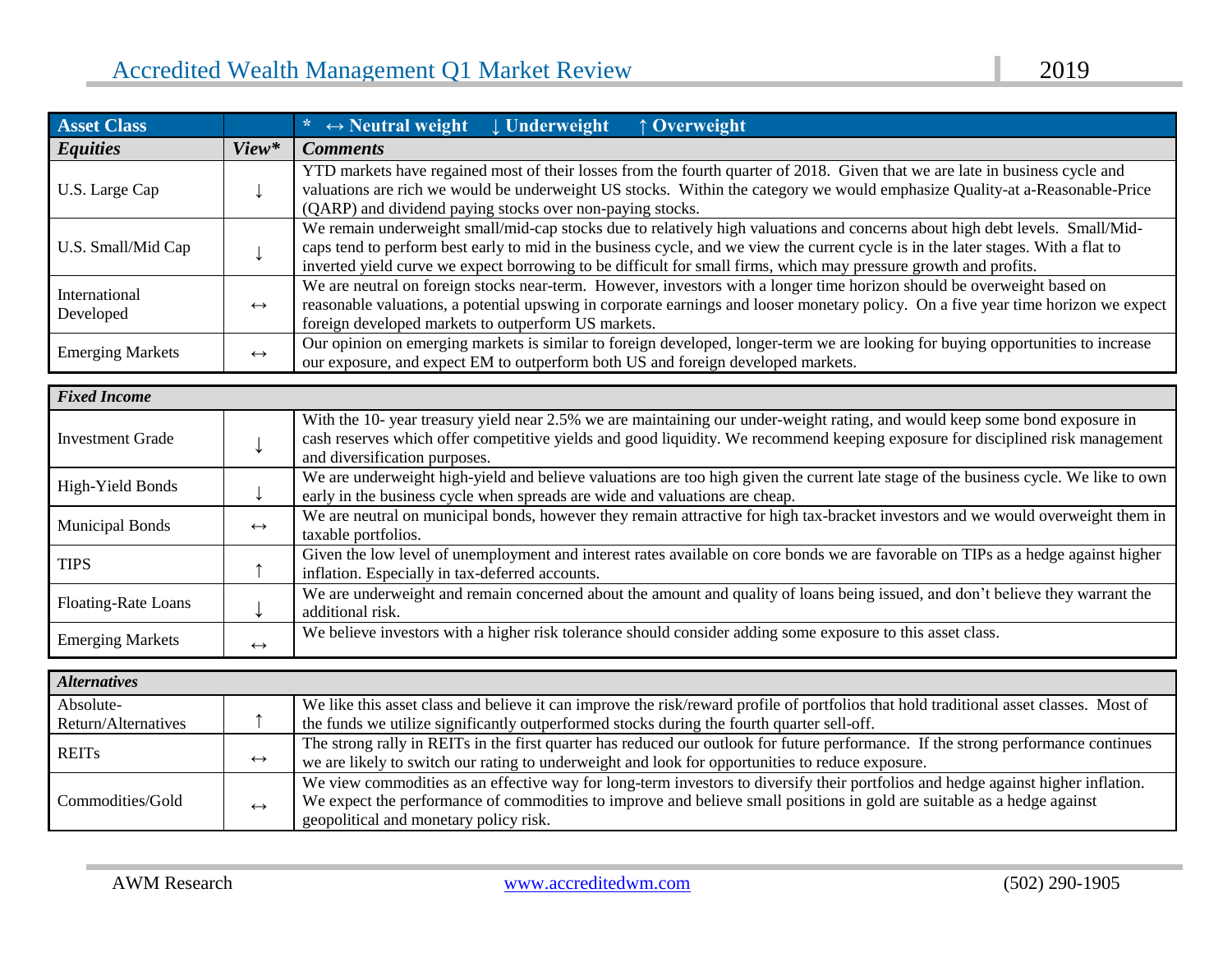#### **U.S. Stocks**

**Market Performance, First Quarter 2019**

| <b>Index</b>          | Q1 2019 | 1 YR   |
|-----------------------|---------|--------|
| S&P 500               | 13.65%  | 9.50%  |
| Russell 1000          | 14.00%  | 9.30%  |
| Russell 1000 Value    | 11.93%  | 5.67%  |
| Russell 1000 Growth   | 16.10%  | 12.75% |
| <b>Russell Midcap</b> | 16.54%  | 6.47%  |
| Russell 2000          | 14.58%  | 2.05%  |

Source: Morningstar

#### **International Stocks**

**Market Performance, First Quarter 2019**

| <b>Index</b>     | Q1 2019 | 1 YR       |
|------------------|---------|------------|
| <b>MSCI EAFE</b> | 9.98%   | $(3.71\%)$ |
| <b>MCSI EME</b>  | 9.97%   | $(7.06\%)$ |
| <b>MSCI BRIC</b> | 14.03%  | $(3.24\%)$ |

Source: Morningstar

- US stocks regained much of their fourth quarter losses as risk appetites increased.
- Growth stocks regained their edge over value as interest rates fell and economic growth slowed. As the next cycle emerges we believe value has the potential to outperform growth by a wide margin.
- Our preference is to tilt portfolios towards quality-at areasonable-price (QARP) and dividend paying investment strategies.

- Foreign developed market stocks had a strong quarter but lagged the major U.S. indices. Slower economic growth and geopolitical concerns weighed on their relative performance.
- We continue to see signs the US Dollar will start to stabilize and may decline in 2019. Speculation among traders is aggressively predicting a higher US Dollar in 2019, this is usually a good contrary indicator. If the Dollar does sell-off we think it will be a catalyst for better foreign stock performance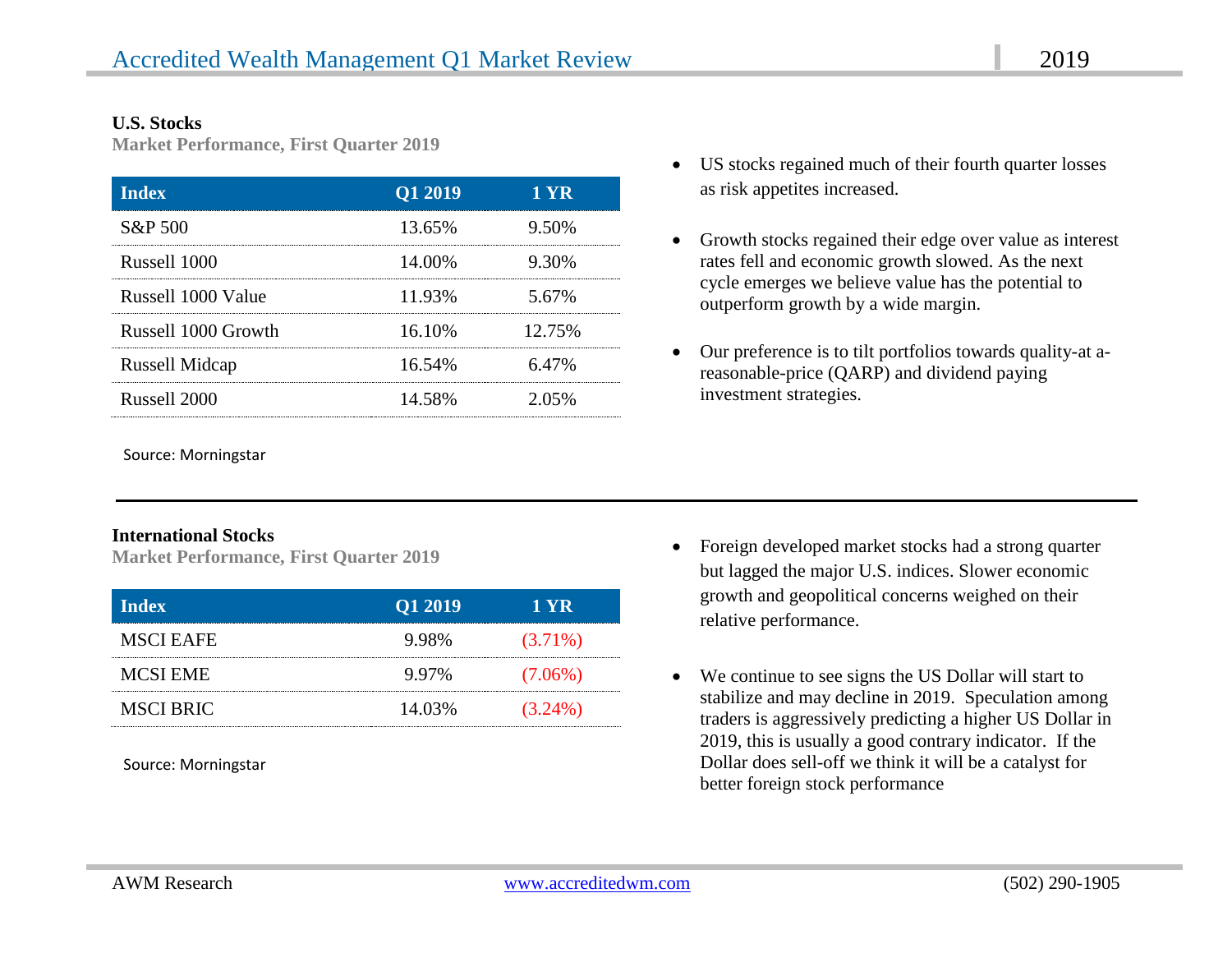#### **Fixed Income**

**Market Performance, First Quarter 2019**

| <b>Index</b>                                       | Q1 2019 | 1 YR       |
|----------------------------------------------------|---------|------------|
| Vanguard Total Bond Index                          | 2.92%   | 4.35%      |
| Barclays Muni Bond                                 | 2.90%   | 5.38%      |
| Barclays US Corp High-Yield                        | 7.26%   | 5.93%      |
| <b>JPM GBI-EM Global</b><br>Diversified            | 2.92%   | $(7.58\%)$ |
| <i>iShares TIPS Bond</i>                           | 3.16%   | 2.56%      |
| BofA Merrill Lynch 3 month<br><b>Treasury Note</b> | 0.61%   | 2.05%      |

Source: Morningstar

#### **Alternative Assets**

**Market Performance, First Quarter 2019**

| <b>Strategies</b>                | Q1 2019 | 1 YR       |
|----------------------------------|---------|------------|
| PIMCO All Asset All Authority    | 3.83%   | $(2.78\%)$ |
| <b>AQR</b> Diversified Arbitrage | 3.43%   | 4.77%      |
| Gateway                          | 5.61%   | 3.24%      |
| Vanguard REIT                    | 17.52%  | 20.06%     |
| Dreyfus Global Real Return       | 4.79%   | 7.06%      |

Source: Morningstar

- Core and municipal bonds generated solid gains as interest rates dropped. With interest rates at current levels we would be underweight core bonds, keep durations relatively short and overweight cash.
- High-yield bonds snapped back after a tough finish to 2018. Given relatively tight spreads over high quality bonds we suggest using the current rally as an opportunity to reduce exposure.

- REITs were one of the best returning asset classes during the quarter. However, given the low level of interest rates and relatively high valuations we are likely to reduce exposure on further rallies.
- We like alternative assets as a strategic way to reduce risk and increase absolute returns in portfolios. We plan to maintain a position in alternative assets unless we see a significant pullback in traditional assets (stocks and bonds).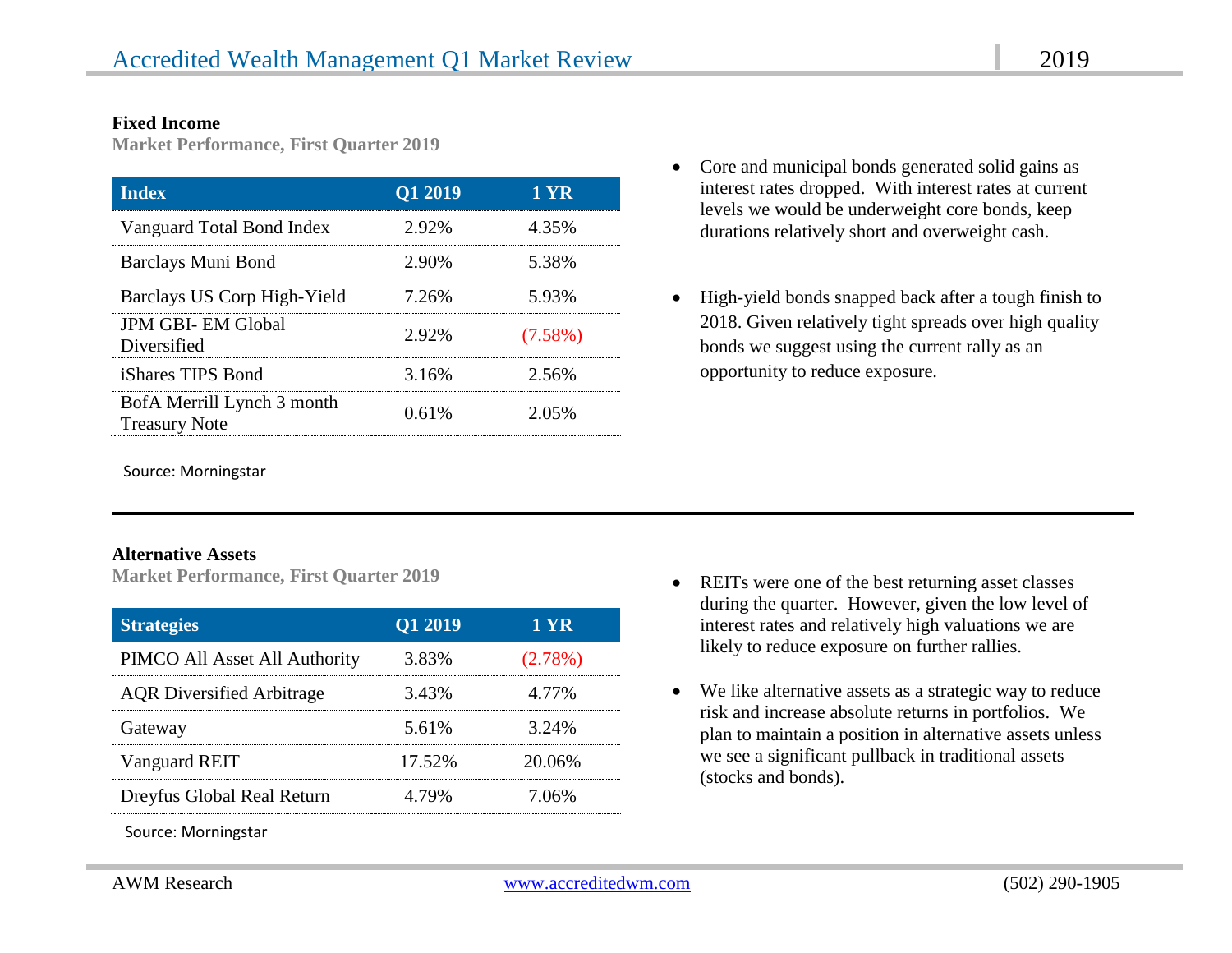# **Appendix:**

**Benchmark Definitions**

 $\ddot{\phantom{0}}$ 

| <b>U.S. Equity</b>          |       | <b>Description</b>                                                                                                                                                                                                                                                          |
|-----------------------------|-------|-----------------------------------------------------------------------------------------------------------------------------------------------------------------------------------------------------------------------------------------------------------------------------|
| S&P 500                     | Index | The index includes 500 leading US companies and captures approximately 80%<br>coverage of available market capitalization.                                                                                                                                                  |
| Russell 1000                | Index | The Russell 1000 Index measures the performance of the large-cap segment of the U.S.<br>equity universe and includes approximately 1000 of the largest securities. The Russell 1000<br>represents approximately 92% of the U.S. market.                                     |
| Russell 1000 Value          | Index | The Russell 1000 Value Index measures the performance of the large-cap value segment of<br>the U.S. equity universe. It includes those Russell 1000 companies with lower price-to-book<br>ratios and lower expected growth values.                                          |
| Russell 1000 Growth         | Index | The Russell 1000 Growth Index measures the performance of the large-cap growth segment<br>of the U.S. equity universe. It includes those Russell 1000 companies with higher price-to-<br>book ratios and higher forecasted growth values.                                   |
| Russell Midcap              | Index | The Russell Midcap Index measures the performance of the mid-cap segment of the U.S.<br>equity universe. It includes approximately 800 of the smallest securities based on a<br>combination of their market cap and current index membership.                               |
| Russell 2000                | Index | The Russell 2000 Index measures the performance of the small-cap segment of the U.S.<br>equity universe. It includes approximately 2000 of the smallest securities based on a<br>combination of their market cap and current index membership.                              |
| <b>International Equity</b> |       | <b>Description</b>                                                                                                                                                                                                                                                          |
| <b>MSCI EAFE</b>            | Index | The EAFE (Europe, Australasia, Far East) index consists of 21 developed market<br>country indexes, excluding the US & Canada. It is a free float-adjusted market<br>capitalization index that is designed to measure the equity market performance of<br>developed markets. |
| <b>MCSI EME</b>             | Index | The index is a free float-adjusted market capitalization index that is designed to measure<br>equity market performance of emerging markets and includes 23 emerging market<br>countries in the index.                                                                      |
| <b>MSCI BRIC</b>            | Index | The index is a free float-adjusted market capitalization weighted index that is designed<br>to measure the equity market performance of the following four emerging market<br>country indexes: Brazil, Russia, India and China.                                             |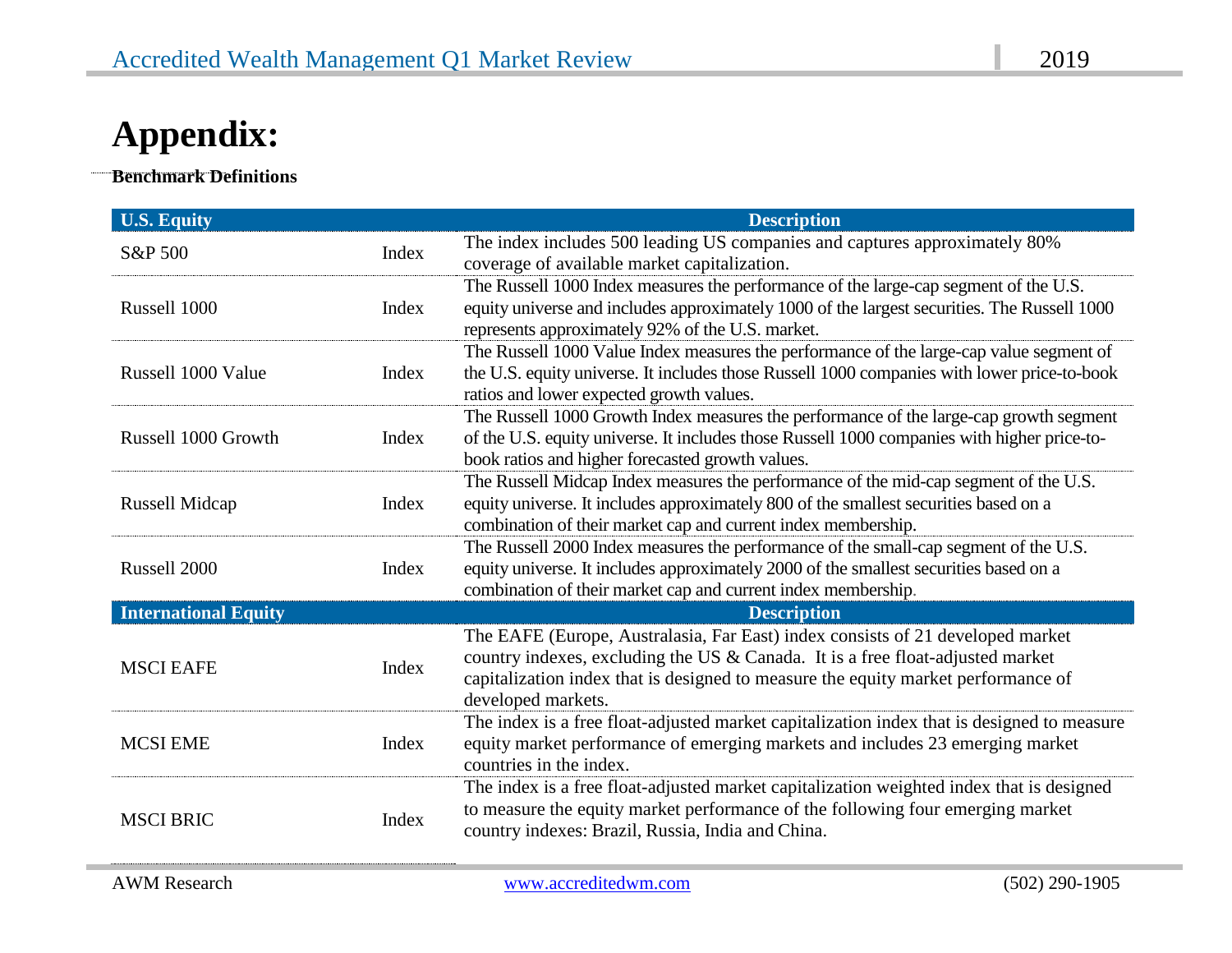| <b>Fixed Income</b>                                |                   | <b>Description</b>                                                                                                                                                                                                                                                                                                                 |
|----------------------------------------------------|-------------------|------------------------------------------------------------------------------------------------------------------------------------------------------------------------------------------------------------------------------------------------------------------------------------------------------------------------------------|
| Vanguard Total Bond Index                          | <b>Index Fund</b> | This index measures a wide spectrum of public, investment-grade, taxable, fixed income<br>securities in the United States—including government, corporate, and international<br>dollar-denominated bonds, as well as mortgage-backed and asset-backed securities, all<br>with maturities of more than 1 year.                      |
| <b>Barclays Aggregate Bond</b>                     | Index             | The U.S. Aggregate Index covers the USD-denominated, investment-grade, fixed-rate,<br>taxable bond market of SEC-registered securities. The index includes bonds from the<br>Treasury, Government-Related, Corporate, MBS (agency fixed-rate and hybrid ARM<br>pass-through bonds), ABS, and CMBS sectors.                         |
| Barclays Muni Bond                                 | Index             | The U.S. Municipal Indices cover the USD-denominated long term tax exempt bond<br>market. The index has four main sectors: state and local general obligation bonds,<br>revenue bonds, insured bonds, and pre-refunded bonds.                                                                                                      |
| Barclays US Corp High-<br>Yield                    | Index             | The index covers the USD-denominated, non-investment grade, fixed-rate, taxable<br>corporate bond market and excludes Emerging Markets debt.                                                                                                                                                                                       |
| <b>JPM GBI-EM Global Divers</b>                    | Index             | The index tracks returns for actively traded external debt instruments in emerging<br>markets. Included in the index are US-dollar denominated Brady bonds, Eurobonds,<br>and traded loans issued by sovereign entities.                                                                                                           |
| iShares TIPS Bond                                  | <b>ETF</b>        | The iShares TIPS Bond ETF seeks to track the investment results of an index composed<br>of inflation-protected U.S. Treasury bonds.                                                                                                                                                                                                |
| BofA Merrill Lynch 3 month<br><b>Treasury Note</b> | Index             | The 3-month US Treasury Note Index is comprised of a single issue purchased at the<br>beginning of the month and held for a full month. At the end of the month, that issue is<br>sold and rolled into a newly selected issue.                                                                                                     |
| <b>Alternative Assets</b>                          |                   | <b>Description</b>                                                                                                                                                                                                                                                                                                                 |
| PIMCO All Asset All<br>Authority                   | Mutual<br>Fund    | The investment seeks maximum real return, consistent with preservation of real capital<br>and prudent investment management. The primary benchmark for the fund is the S&P<br>500, with a secondary objective of Consumer Price Index +650 basis points.                                                                           |
| <b>AQR</b> Diversified Arbitrage                   | Mutual<br>Fund    | The investment seeks long-term absolute (positive) returns. It invests in a diversified<br>portfolio of instruments, including equities, convertible securities, debt securities, loans,<br>warrants, options, other types of derivative instruments.                                                                              |
| Gateway                                            | Mutual<br>Fund    | The investment seeks to capture the majority of the returns associated with equity<br>market investments, while exposing investors to less risk than other equity investments.<br>The fund invests in a broadly diversified portfolio of common stocks, while also selling<br>index call options and purchasing index put options. |